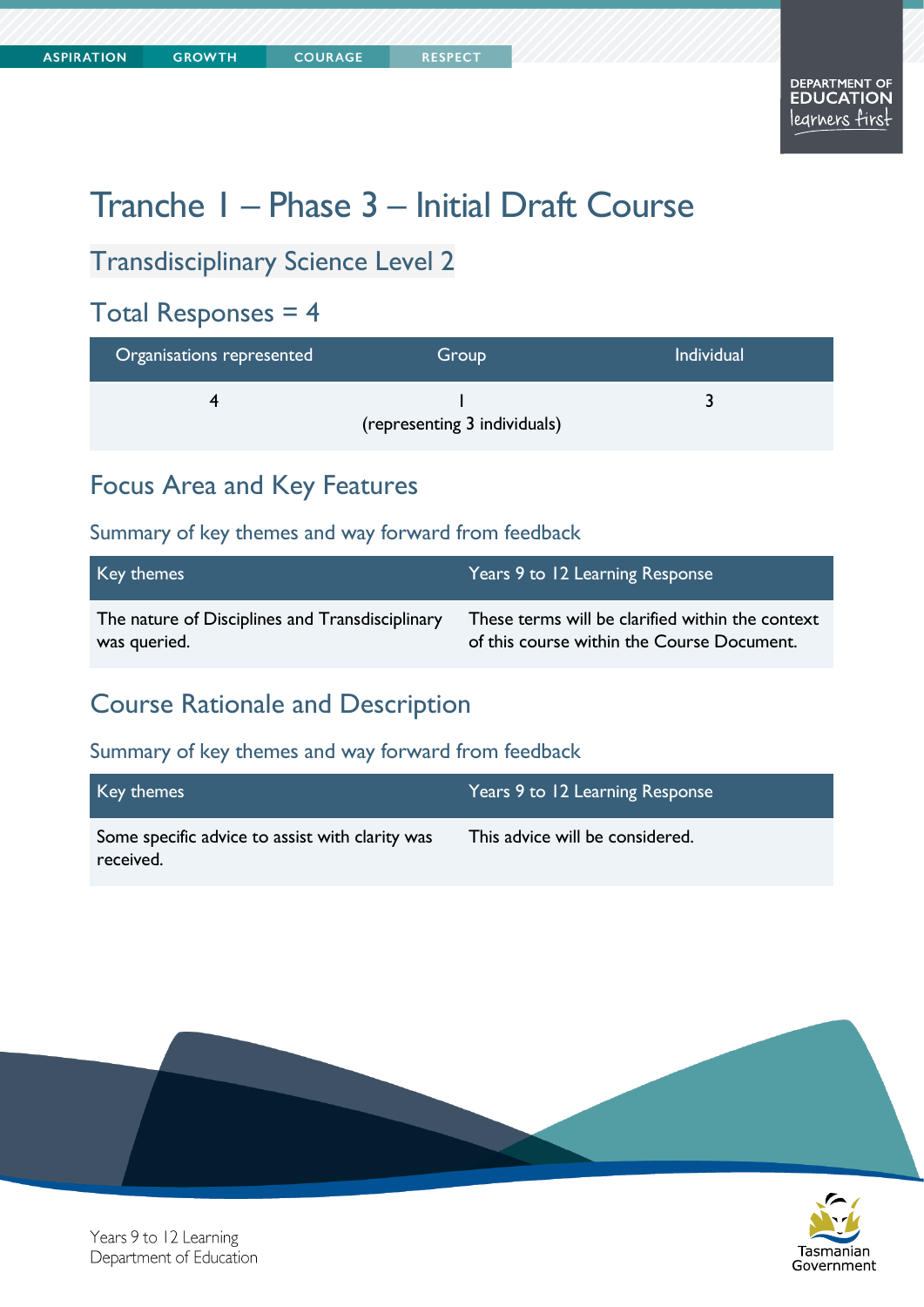### Integration of General Capabilities

#### Summary of key themes and way forward from feedback

| Key themes                                                                                          | Years 9 to 12 Learning Response                                                                                          |
|-----------------------------------------------------------------------------------------------------|--------------------------------------------------------------------------------------------------------------------------|
| The links with the General Capabilities within<br>the course are not explicit enough.               | Further explicit links to the General Capabilities<br>throughout the Course Document will be<br>considered.              |
| The inclusion of all Cross-curriculum Priorities<br>makes less sense than the General Capabilities. | How the Cross-curriculum Priorities are<br>included across all courses is being considered<br>by Years 9 to 12 Learning. |

### Pathways

#### Summary of key themes and way forward from feedback

| Key themes                                                   | Years 9 to 12 Learning Response |
|--------------------------------------------------------------|---------------------------------|
| Some specific advice to assist with clarity was<br>received. | This advice will be considered. |

### Course Requirements

| Key themes                                                                                       | Years 9 to 12 Learning Response                      |
|--------------------------------------------------------------------------------------------------|------------------------------------------------------|
| Clarification of what is meant by 'collaboration<br>with others' was requested.                  | Further clarification will be considered.            |
| It was stated that the support from a<br>Laboratory Technician or Manager would be<br>essential. | This is outside the scope of the Course<br>Document. |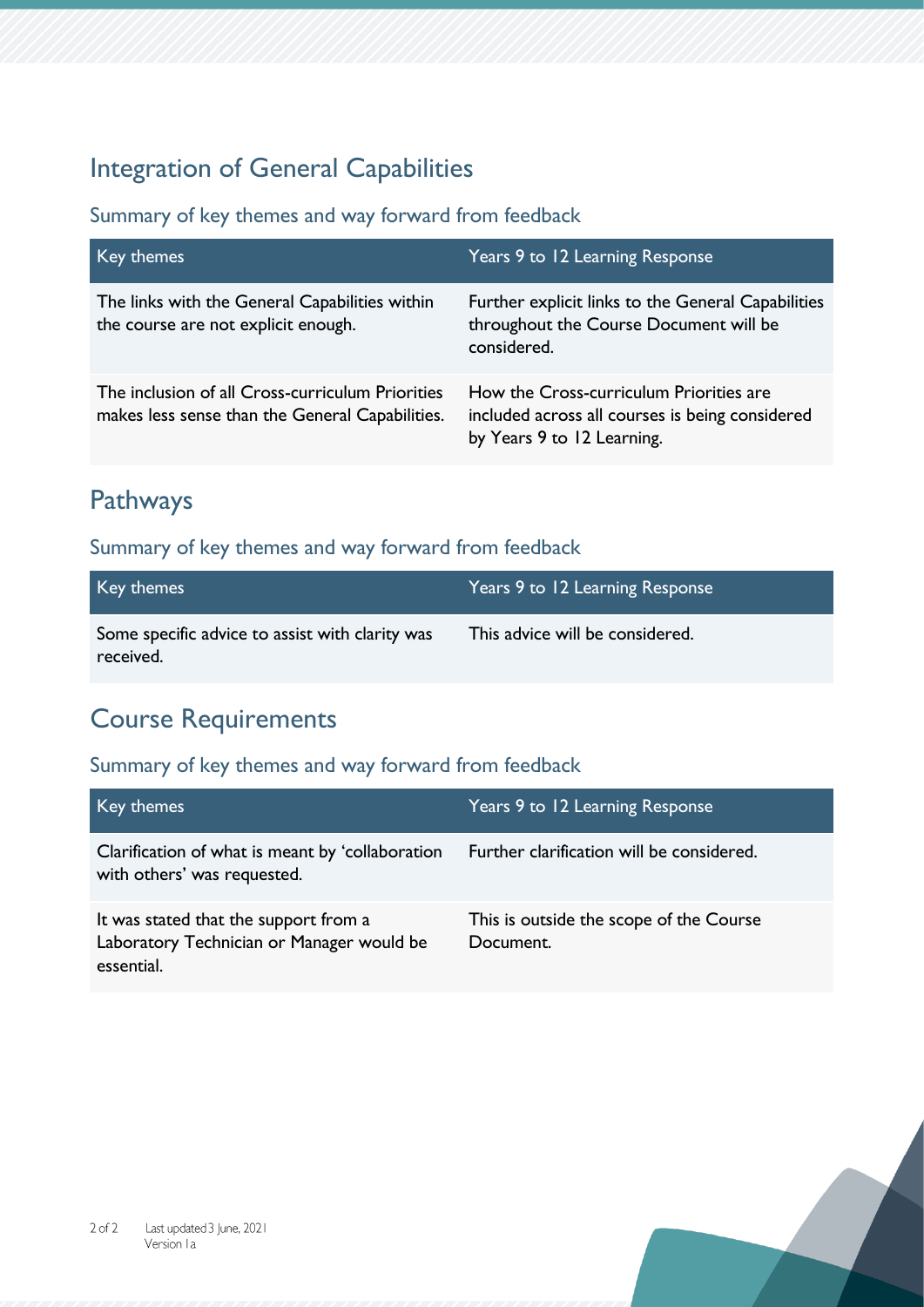# Course Structure, Delivery and Progression

Summary of key themes and way forward from feedback

| Key themes                                                                   | Years 9 to 12 Learning Response                                                                |
|------------------------------------------------------------------------------|------------------------------------------------------------------------------------------------|
| There was some comment on how clear this<br>section was.                     | The clarity of this section across all courses is<br>being reviewed by Years 9 to 12 Learning. |
| There was comment on the appropriate<br>sequence of modules for this course. | The sequence of modules will be reconsidered.                                                  |

### Module Content

| Key themes                                                                                          | Years 9 to 12 Learning Response                                                                                                                                   |
|-----------------------------------------------------------------------------------------------------|-------------------------------------------------------------------------------------------------------------------------------------------------------------------|
| Learning Outcomes need greater detail.                                                              | Learning Outcomes will be reviewed to make<br>them more explicit.                                                                                                 |
| The difficulty of the content was questioned,<br>particularly in relation to literacy requirements. | The content will be reviewed to ensure the<br>level of learning is appropriate and support will<br>be provided before the proposed course will be<br>implemented. |
| The brevity and repetition within the Module<br>Content were a consistent theme.                    | The Module Content will be reviewed to<br>address this within the constraints of the<br><b>Course Document.</b>                                                   |
| Some specific advice about the Module Content<br>was received.                                      | All specific advice will be considered for the<br>final draft of the Course Document.                                                                             |
| A request for outlining more about inquiry-<br>based learning was received.                         | This will be considered for an appendix and/or<br>the intended implementation guide for the<br>proposed course.                                                   |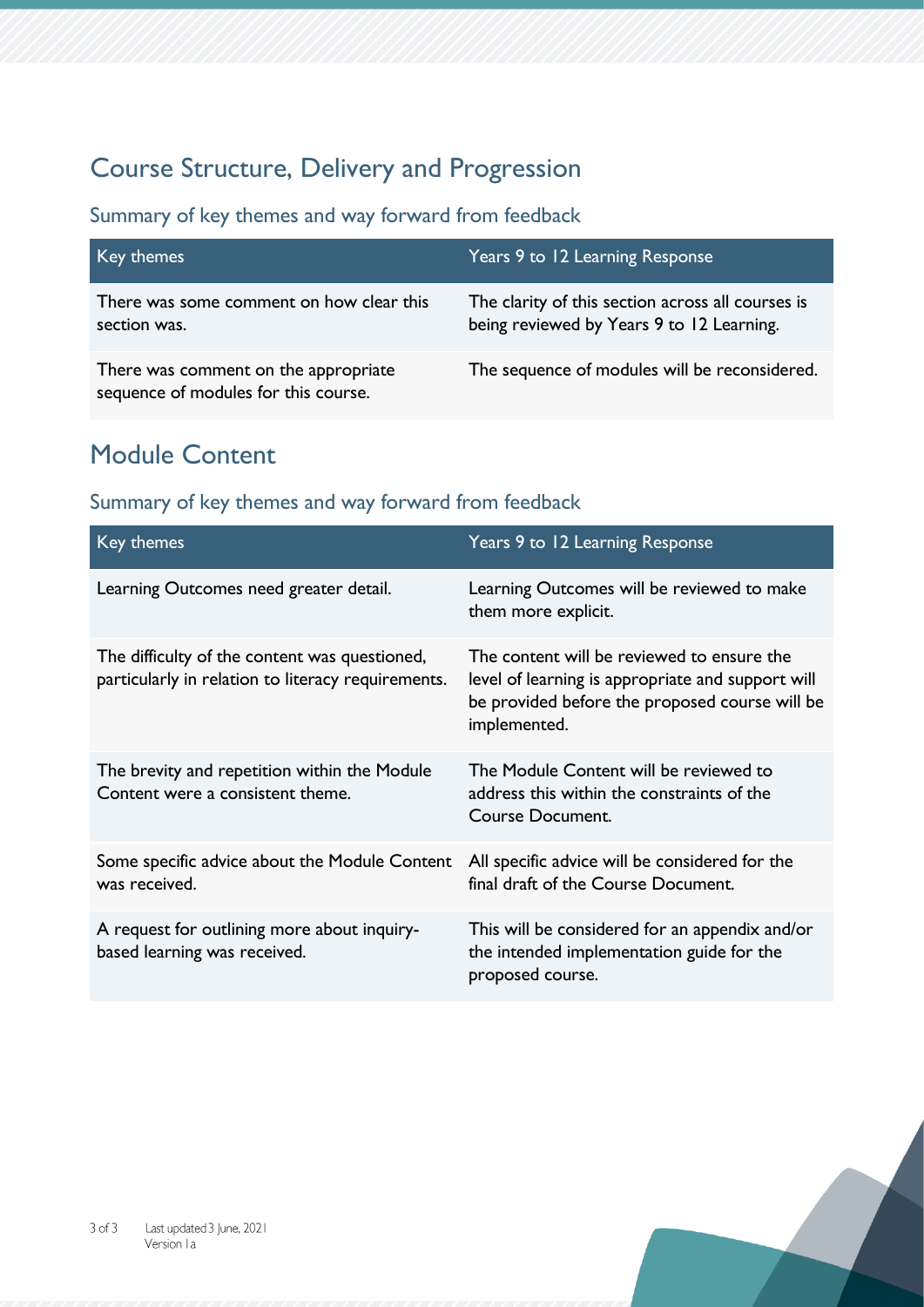# Criteria and Standards

Summary of key themes and way forward from feedback

| Key themes                                                                                | Years 9 to 12 Learning Response                                                   |
|-------------------------------------------------------------------------------------------|-----------------------------------------------------------------------------------|
| Some specific advice about the Criteria and<br>Standards was received, in particular:     | All this advice will be considered for the final<br>draft of the Course Document. |
| the accessibility of Criteria and<br>$\bullet$<br>Standards as they are currently worded; |                                                                                   |
| some standard elements appearing to be<br>$\bullet$<br>missing or unclear.                |                                                                                   |

# Appendix 1 - Line of Sight

#### Summary of key themes and way forward from feedback

| Key themes                                                            | Years 9 to 12 Learning Response |
|-----------------------------------------------------------------------|---------------------------------|
| Line of Sight advice centred on clarifying<br>Criteria and Standards. | This has been addressed above.  |

# Appendix 2 – Alignment to Curriculum Frameworks

| Key themes                             | Years 9 to 12 Learning Response |
|----------------------------------------|---------------------------------|
| A typographical error was highlighted. | This error will be rectified.   |